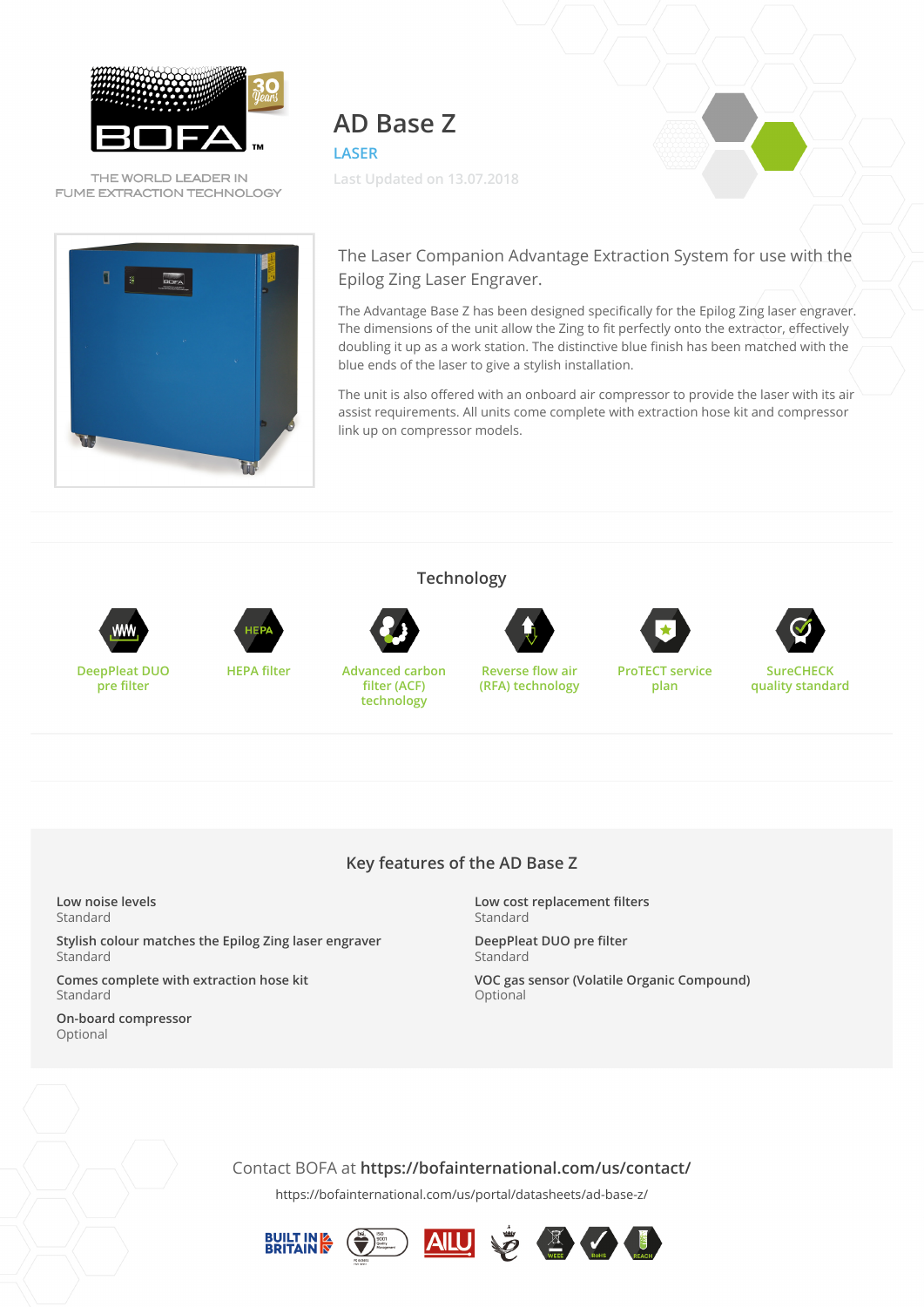## **Technical specification**





| Part numbers               |         |          |                |            |
|----------------------------|---------|----------|----------------|------------|
| Model                      | Voltage | Part no. | VOC monitoring | Compressor |
| AD Base Z powder<br>coated | 230V    | L1542A   | A2003          | A2007      |
|                            | 115V    | L1541A   | A2003          | A2007      |

| <b>Replacement filters</b> |                      |                        |
|----------------------------|----------------------|------------------------|
| Model                      | DeepPleat pre filter | <b>Combined filter</b> |
| AD Base Z                  | A1030045             | A1030050               |